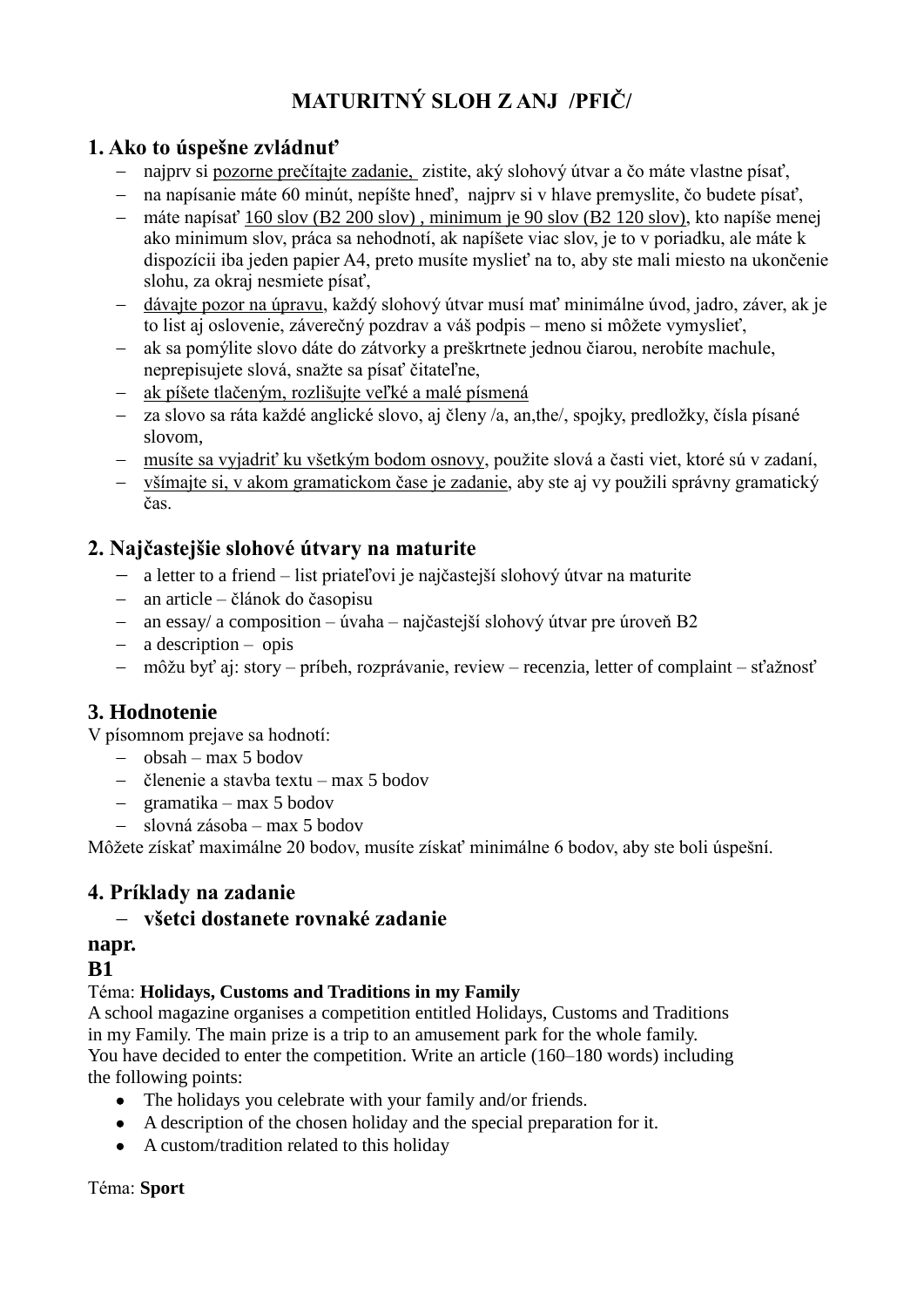Your friend from an English-speaking country, who contributes to the school magazine Sport, would like to get more information about sports in Slovakia and your attitude to sport. Write a letter  $(160 - 180$  words), including the following points:

- sports in which Slovak sportsmen/women are very successful,
- your favourite sportsman/sportswoman who represents Slovakia, giving reasons for your choice,
- sport in your life.

#### **B2**

#### Téma: **Can a Book Still Be Your Best Friend?**

Write an essay (200–220 words) entitled Can a Book Still Be Your Best Friend?

- Within the topic mention and describe 5 different issues that support your opinion by giving distinct reasons or demonstrating them by your personal experience.
- Do not forget to include an introductory paragraph and a conclusion.

### **5. Ukážky slohových prác A letter to a friend**

Dear Angie,

Thanks so much for inviting me to your wonderful party last weekend. I had the time of my life! The food was wonderful and most unusual. Actually, I'd never had roasted walrus before, and the Alaskan moose ears were out of this world.

I was hoping you could look around and see if you could find some things for me. I believe I left a few things behind. If you find a set of vampire teeth, reindeer antlers and a snake, they all belong to me. I think I left the teeth in a glass in the kitchen cupboard. /I was laughing so hard that I was afraid I might swallow them./ Your dog was wearing the reindeer antlers the last time I saw him. Now, my pet snake is another story. I never leave home without him, as he terrifies my mother. So he was in my coat pocket for most of the evening, but after the party I couldn't find him anywhere! You could try looking in the bathtub, as he really likes to curl up behind the shower curtain. Another place he likes to hide is under the kitchen sink. Also, I may have left a pair of orange and pink striped socks by your pool.

Once again, thank you for inviting me. I hope you didn't have too much trouble cleaning up after the party was over. I really didn't mean to tip over your china cabinet when we were dancing. I promise I'm gonna go to garage sales every weekend until I find a replacement for your rare antique tea pot that your great-grandma left you in her will.

Anyway, if you find my things, please call me and I will come over to get them. Hope to see you soon! Love,

Kathryn

## **A Letter of Complaint**

Dear Sir / Madam,

I am writing to inform you of my dissatisfaction with the services provided on your flight. I would like you to know, how badly your customers were treated by your plane staff, so you can take appropriate remedial action.